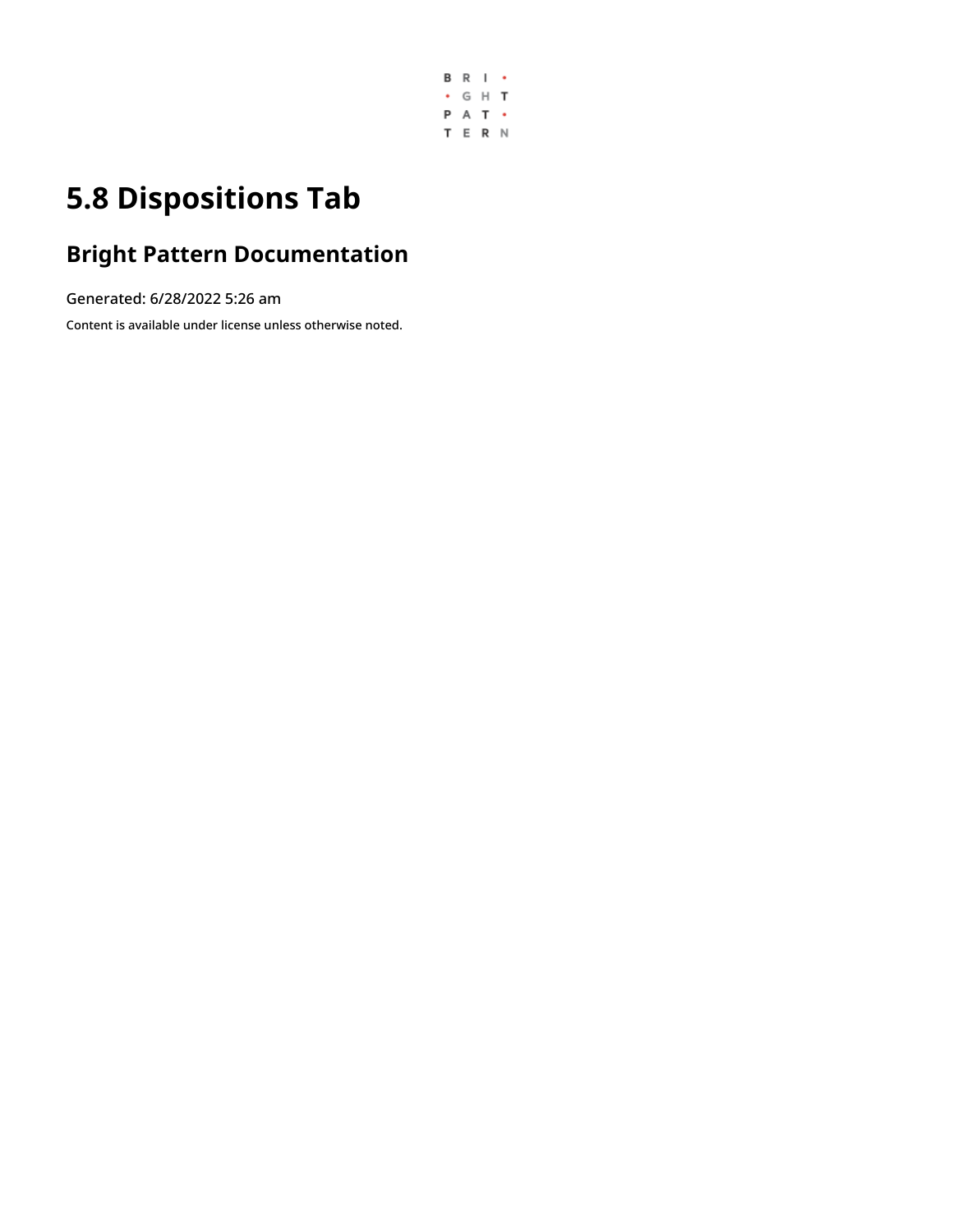#### **Table of Contents**

<span id="page-1-0"></span>

| Table of Contents                  |  |
|------------------------------------|--|
| <b>Interaction Records Search</b>  |  |
| <b>Adding Search Conditions</b>    |  |
| <b>Saving Search Conditions</b>    |  |
| <b>Viewing Search Results</b>      |  |
| <b>Erasing Interaction Content</b> |  |
| How to Erase Interaction Content   |  |
|                                    |  |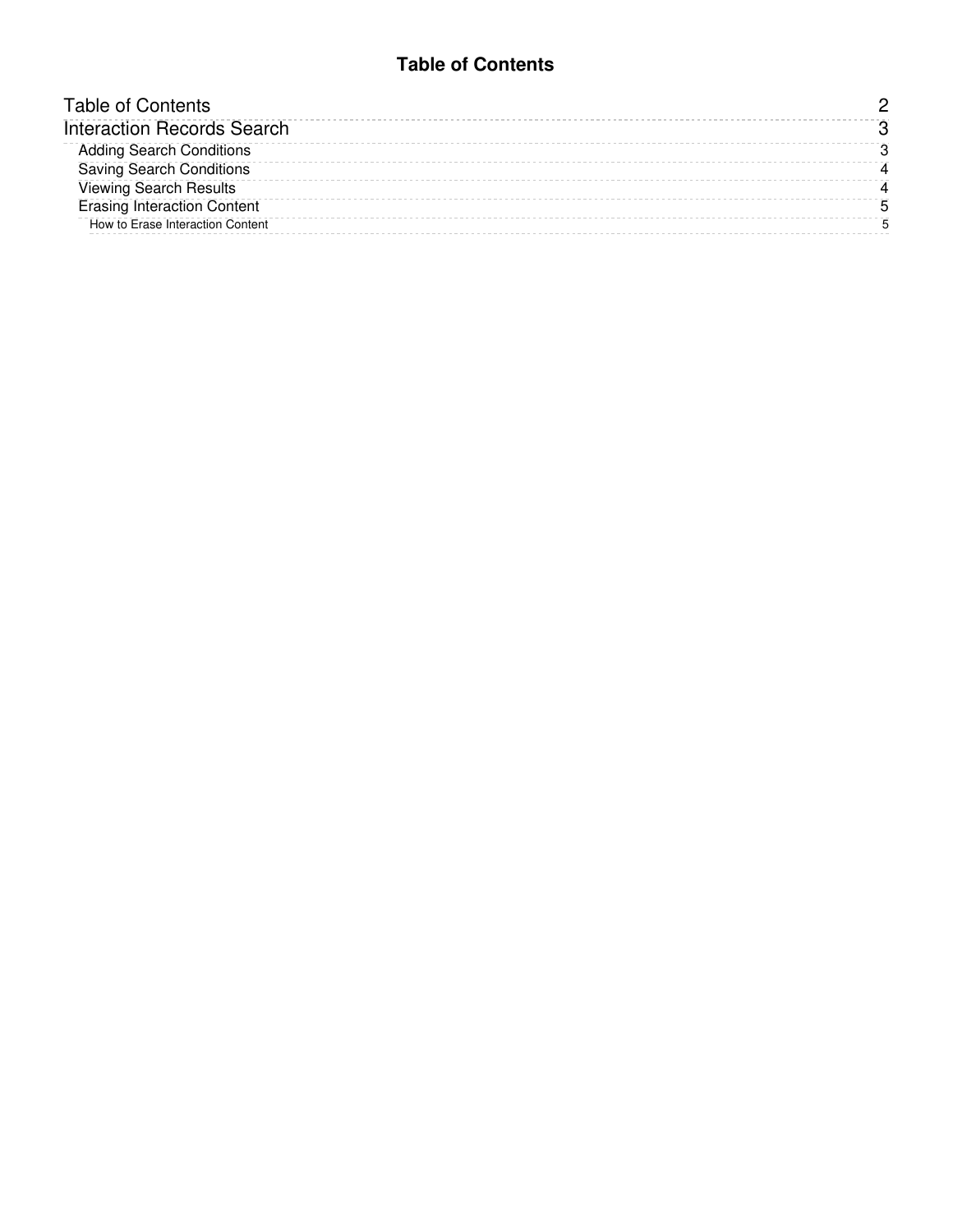## <span id="page-2-0"></span>**Interaction Records Search**

When you select the *Interaction Records* tab from the top of the screen, the application pane will initially display a search page where you define media type(s) of the interactions you are looking for as well as other search criteria, such as time frame, participating agent(s), and/or service(s) involved.

This section offers an overview of the Interaction Records Search feature. For detailed descriptions of search criteria and search results, see sections List of [Interaction](https://help.brightpattern.com/5.8:Contact-center-administrator-guide/ServicesandCampaigns/DispositionsTab/?action=html-localimages-export#topic_reporting-reference-guide.2Flistofinteractionrecordssearchcriteria) Records Search Criteria and Search [Results](https://help.brightpattern.com/5.8:Contact-center-administrator-guide/ServicesandCampaigns/DispositionsTab/?action=html-localimages-export#topic_reporting-reference-guide.2Funderstandinginteractionrecordssearchresults).

#### **Notes**:

- Only completed interaction segments appear in the Interaction Records search. For emails, this means that an email will only appear in search results after it has been replied to, closed without reply, or saved as a draft. Thus, emails in the initial distribution queue will not be shown.
- The standard aggregation period for the raw data used to produce detailed interaction records and historical reports is 15 minutes; therefore, under normal circumstances, detailed records for completed interactions and agent activities are available in Interaction Records and Agent Timeline within 15 minutes.
- In a worst-case scenario, the recordings for an interaction may be unavailable during two aggregation intervals (i.e., 30 minutes). Therefore, we recommend reviewing an interaction 30 minutes after it is completed.

### <span id="page-2-1"></span>**Adding Search Conditions**

Your search criteria can have any number of [conditions](https://help.brightpattern.com/5.8:Contact-center-administrator-guide/ServicesandCampaigns/DispositionsTab/?action=html-localimages-export#topic_reporting-reference-guide.2Flistofinteractionrecordssearchcriteria) (i.e., search criteria). To add a condition to your search, click **add condition**. To edit or delete an existing condition, use the mouse-over operation.

|                                            | Configuration | Reports | <b>Interaction Records</b> |
|--------------------------------------------|---------------|---------|----------------------------|
| <b>Interaction Records &gt;&gt; Search</b> |               |         |                            |
|                                            |               |         |                            |
| Media: Ø Voice □ Email                     | $\Box$ Chat   |         |                            |
| Search criteria:                           |               |         |                            |
| started after 07/01/19 02:34:42 PM PST     |               |         |                            |
| and                                        |               |         |                            |
| agent is "Gina Vasquez"                    |               |         |                            |
| add condition add block                    |               |         |                            |
| <b>Interaction records search</b>          |               |         |                            |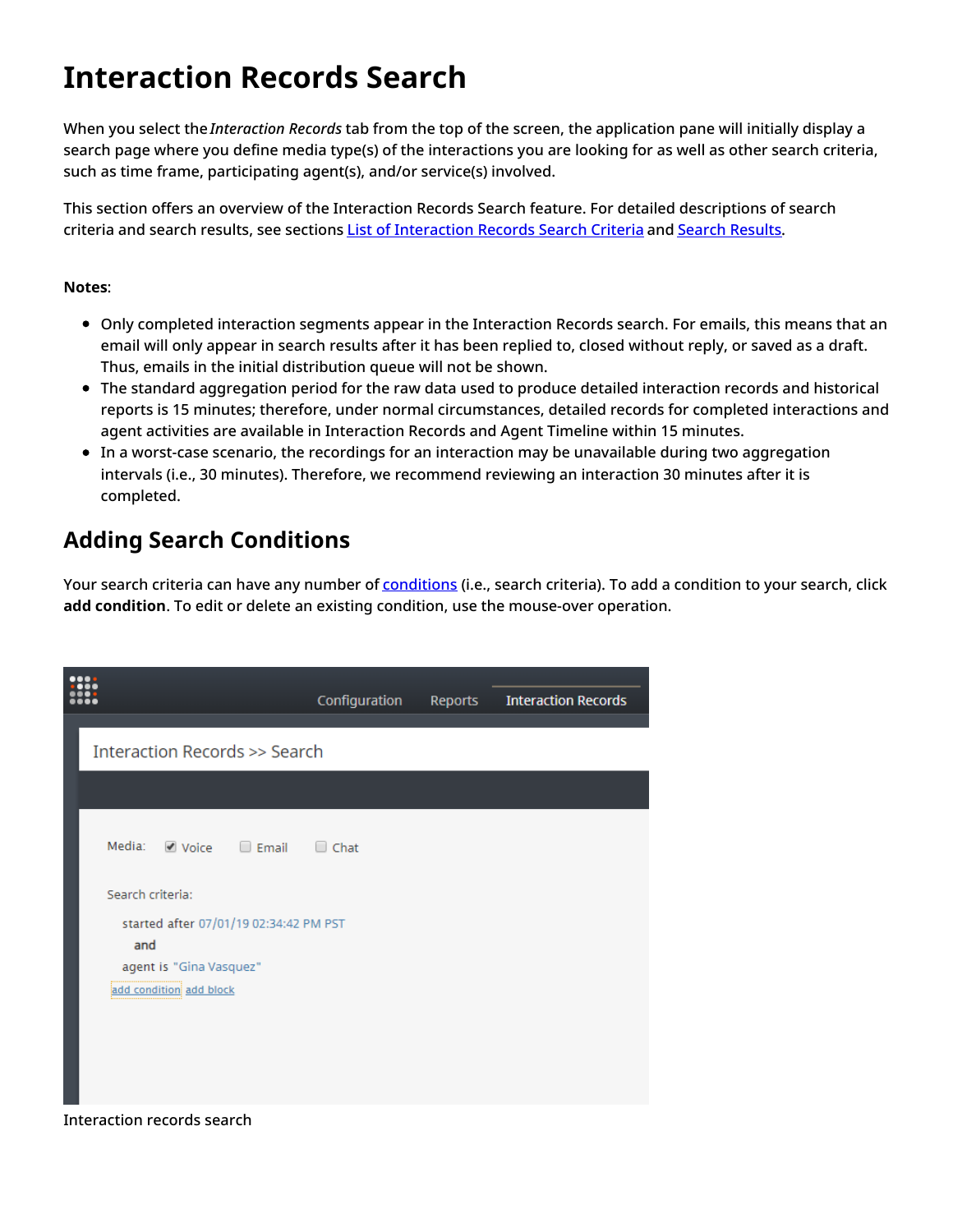### <span id="page-3-0"></span>**Saving Search Conditions**

You can save a set of search conditions for future use--a helpful capability for when you regularly run the same searches and you do not want to add conditions manually each time you search. To save a set of search conditions, click **Save** and assign a name to it. To use a previously saved set of search conditions, click**Load**, and select its name from the drop-down menu.

| Save search  |                        |
|--------------|------------------------|
| Search name: | Calls from 7/1 to 10/1 |
|              | Cancel<br>OK           |

Click "Save" to save your search conditions for future use

#### <span id="page-3-1"></span>**Viewing Search Results**

When all desired search conditions are specified, click the**Search** button. The Search [Results](https://help.brightpattern.com/5.8:Contact-center-administrator-guide/ServicesandCampaigns/DispositionsTab/?action=html-localimages-export#topic_reporting-reference-guide.2Funderstandinginteractionrecordssearchresults) page will open with the list of interaction records matching your search criteria. Each row of the displayed table describes a single interaction.

|                   |                                               |         |                |               |                     |                          |                         |            |  |                                       |                |                        |   |                                        |                | Powered by Bright Pattern |
|-------------------|-----------------------------------------------|---------|----------------|---------------|---------------------|--------------------------|-------------------------|------------|--|---------------------------------------|----------------|------------------------|---|----------------------------------------|----------------|---------------------------|
| Search >> Results |                                               |         |                |               |                     |                          |                         |            |  |                                       |                |                        |   |                                        |                |                           |
|                   |                                               |         |                |               |                     |                          |                         |            |  |                                       |                |                        |   |                                        |                |                           |
|                   |                                               |         |                |               |                     |                          |                         |            |  |                                       |                |                        |   |                                        |                |                           |
|                   | Date and Time $\triangle$                     | From To |                |               | Connect Durati Flag | Scenario                 | Service                 |            |  | Dispositi Notes Account n Case  Agent |                |                        |   | Recording Senti Sentiment Segm Subject |                |                           |
|                   | 07/22/20 04:33:17 P 19294 16504               |         |                |               | 0:24                | Support-Service          | <b>Customer Service</b> |            |  |                                       |                |                        |   |                                        |                |                           |
|                   | 07/22/20 04:35:42 P 19294 16504               |         |                |               | 0:05                | After Hours              | <b>Customer Service</b> |            |  |                                       |                |                        |   |                                        | $\mathbf{1}$   |                           |
|                   | 07/22/20 04:37:32 P.,, 1000                   |         | 2044           |               | 0:04                | default bridge scenario  | <b>Customer Service</b> |            |  |                                       | admin          |                        |   |                                        |                |                           |
|                   | 07/23/20 05:11:23 P 19294 16504               |         |                |               | 0:09                | Support-Service          | <b>Customer Service</b> |            |  |                                       |                | $= 0$                  |   |                                        | $\mathbf{1}$   |                           |
|                   | 07/23/20 05:14:06 P.,, 19294,,, 16504,,, 1000 |         |                |               | 0:54                | <b>Customer Service</b>  | <b>Customer Service</b> |            |  |                                       | admin          |                        |   |                                        |                |                           |
|                   | 07/23/20 05:16:19 P.,, 19294.,, 16504.,, 1000 |         |                |               | 0:24                | <b>Customer Service</b>  | <b>Customer Service</b> |            |  |                                       | admin          | ■协                     |   |                                        |                |                           |
|                   | 08/01/20 10:03:36 A.,. 14699 16504            |         |                |               | 0:21                | <b>Customer Service</b>  | <b>Customer Service</b> |            |  |                                       |                | ■协                     |   |                                        |                |                           |
|                   | 09/04/20 02:16:06 P 2044                      |         | $\overline{1}$ |               | 0:06                | default bridge scenario  | Outbound Preview        | Other co   |  |                                       | christy.borden | ■(1)                   |   |                                        | 1.             |                           |
|                   | 09/08/20 11:33:31 A.,. 2044                   |         |                | 19294 1929459 | 1:30                | default bridge scenario  | Outbound Preview        | Dropped    |  |                                       | christy.borden | ◀◎                     |   |                                        | л.             |                           |
|                   | 09/08/20 01:33:21 P 2044                      |         |                | 19294 1929459 | 0:29                | default bridge scenario  | Outbound Preview        | Wrong n    |  |                                       | christy.borden | 一切                     | ⊙ | $\Omega$                               | $\mathbf{1}$   |                           |
|                   | 09/08/20 01:39:38 P 2044                      |         |                |               | 0:05                | default bridge scenario  | Outbound Preview        | No answer  |  |                                       | christy.borden | ●                      |   |                                        |                |                           |
|                   | 09/11/20 01:53:44 P 16503 16504               |         |                |               | 0:01                | <b>Last User Routing</b> | <b>Customer Service</b> |            |  |                                       |                | $= 0$                  |   |                                        |                |                           |
|                   | 09/11/20 01:54:13 P.,. 16503 16504            |         |                |               | $\Omega$            | <b>Last User Routing</b> | <b>Customer Service</b> |            |  |                                       |                | ■协                     |   |                                        |                |                           |
|                   | 09/11/20 01:55:25 P 16503 16504 2064          |         |                |               | 0:09                | <b>Last User Routing</b> | <b>Customer Service</b> | Product    |  |                                       | elizabeth      | $\blacktriangleleft$   |   |                                        | $\mathbf{1}$   |                           |
|                   | 09/11/20 02:01:10 P 16503 16504 2064          |         |                |               | 0:13                | <b>Last User Routing</b> | <b>Customer Service</b> | Offer rei  |  |                                       | elizabeth      | $\blacktriangleleft$   |   |                                        |                |                           |
|                   | 09/11/20 02:01:45 P 16503 16504 2064          |         |                |               | 0:08                | <b>Last User Routing</b> | <b>Customer Service</b> |            |  |                                       | elizabeth      | 一个                     |   |                                        |                |                           |
|                   | 09/11/20 02:02:03 P.,. 16503.,. 16504.,. 2064 |         |                |               | 0:10                | <b>Last User Routing</b> | <b>Customer Service</b> | Product    |  |                                       | elizabeth      | <b>司</b>               |   |                                        |                |                           |
|                   | 09/11/20 02:04:27 P 16503 16504 1000          |         |                |               | 0:12                | <b>Last User Routing</b> | <b>Customer Service</b> |            |  |                                       | admin          | $\blacktriangleleft 0$ |   |                                        | $\mathbf{1}$   |                           |
|                   | 09/11/20 02:04:49 P., 16503., 16504., 1000    |         |                |               | 0:10                | <b>Last User Routing</b> | <b>Customer Service</b> | Silence    |  |                                       | admin          | 一物                     |   |                                        | $\overline{1}$ |                           |
|                   | 09/21/20 11:08:23 A 2044                      |         | 1000           |               | 0:04                | default bridge scenario  | <b>Customer Service</b> | Dropped    |  |                                       | christy.borden | 一个                     |   |                                        | $\mathbf{1}$   |                           |
|                   | 09/30/20 04:12:53 P 19294 16504 2044          |         |                |               | 0:21                | <b>Last User Routing</b> | <b>Customer Service</b> | Product    |  |                                       | christy.borden | $\blacksquare$         | ☺ | 0.704                                  | $\overline{1}$ |                           |
|                   |                                               |         |                |               |                     |                          |                         |            |  |                                       |                |                        |   |                                        |                | Displaying 1 - 21 of 21   |
|                   |                                               |         |                |               |                     |                          |                         |            |  |                                       |                |                        |   |                                        |                |                           |
|                   |                                               |         |                |               |                     |                          |                         | Search<br> |  |                                       |                |                        |   |                                        |                |                           |

#### Search results

Note that an interaction may have multiple segments (e.g., when a call was handled by multiple agents). The number of segments in a call is shown in the *Segments* column. You can see details for each segment of a selected call by clicking that number.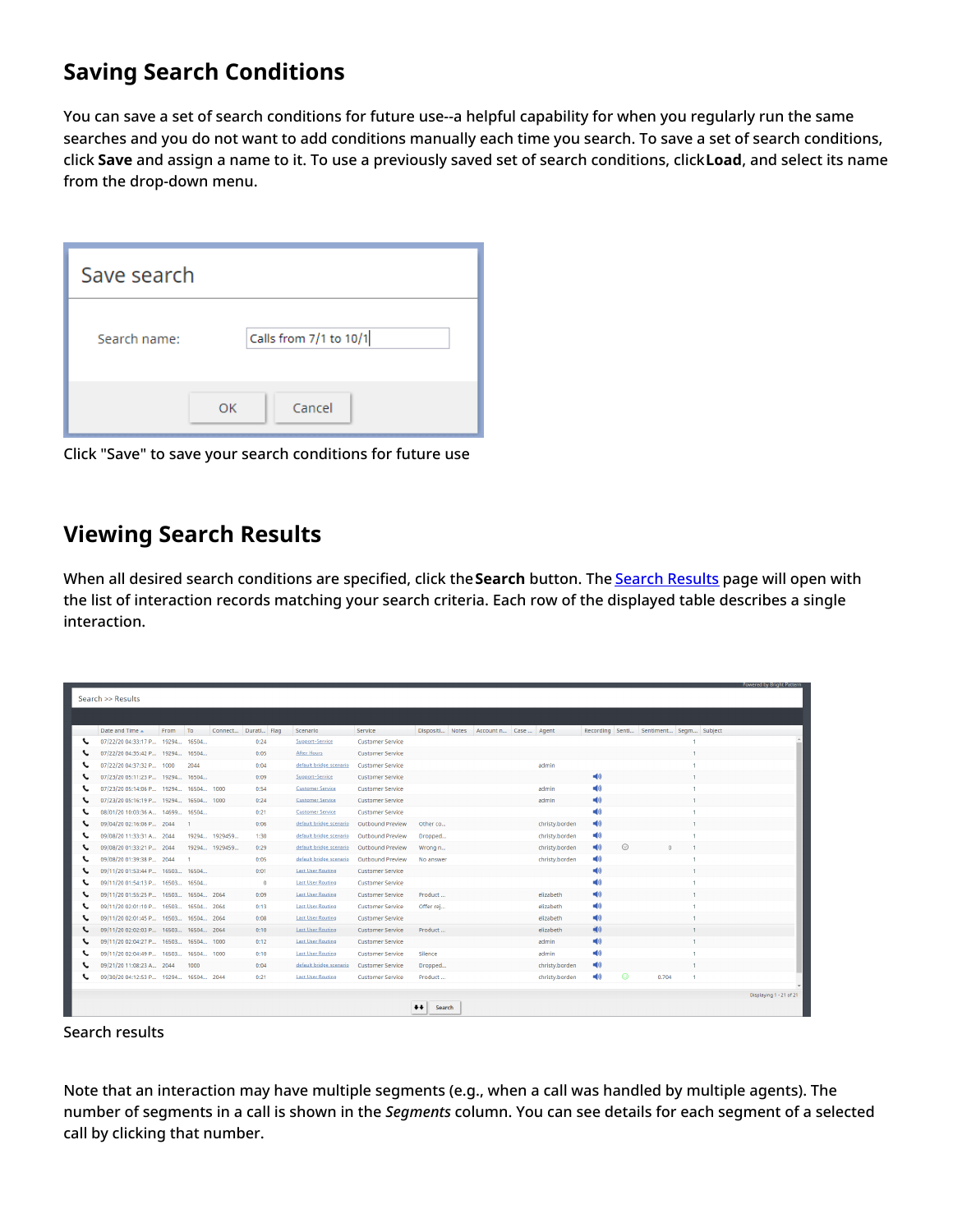Some columns show data that is media-type specific (e.g., *Case ID Subject* is only relevant for emails). You can adjust the format of your table to display only the columns for the data that you need. To remove columns, hover over any column header, open the drop-down menu, and unselect the columns for the data you do not need.

You can download all records that appear in the Search Results page in the .CSV format. To export the records, click the **export** button at the bottom of the page.

You can also manually download email content, call recordings, and call progress analysis (CPA) recordings for the interactions shown in the *Search Results* page. Note that manual download is limited to up to 100 emails, 100 call recordings, and 500 CPA recordings, respectively.

Periodic automated export of call/CPA recordings is configured via *Services and [Campaigns](https://help.brightpattern.com/5.8:Contact-center-administrator-guide/ServicesandCampaigns/DispositionsTab/?action=html-localimages-export#topic_contact-center-administrator-guide.2Fresultstab) > Results Tab* of the Contact Center Administrator application.

### <span id="page-4-0"></span>**Erasing Interaction Content**

The *Erase* feature for an interaction record allows you to remove the content of the record (i.e., voice recording and/or transcript for a call, the transcript for a chat, message body for an email, etc.), which may be necessary in order to comply with privacy laws or security standards. When taking this action, note that you can delete the content of one interaction at a time. For bulk erasure of interaction content, see the *Contact Center Administrator Guide*, section Results Tab > [Interactions](https://help.brightpattern.com/5.8:Contact-center-administrator-guide/ResultsTab#Interactions_Erasing) Erasing.

|           |                                                                                                                                   |                                                                                                                      |    |          |                        |                   |                           |       | Powered by Bright Patte |
|-----------|-----------------------------------------------------------------------------------------------------------------------------------|----------------------------------------------------------------------------------------------------------------------|----|----------|------------------------|-------------------|---------------------------|-------|-------------------------|
|           | Search >> Results >> Review Email                                                                                                 |                                                                                                                      |    |          |                        |                   |                           |       |                         |
|           | Date and Time +                                                                                                                   | From                                                                                                                 | To | Duration | Service                | Disposition       | <b>Notes</b>              | Agent | Recording               |
| $\bowtie$ | 11/09/18 03:38:30 PM PST                                                                                                          | Casey Ayala <cay< th=""><th></th><th></th><th>CupIQ Customer Service</th><th></th><th></th><th></th><th></th></cay<> |    |          | CupIQ Customer Service |                   |                           |       |                         |
|           |                                                                                                                                   |                                                                                                                      |    |          |                        |                   |                           |       |                         |
|           |                                                                                                                                   |                                                                                                                      |    |          |                        |                   |                           |       |                         |
|           |                                                                                                                                   |                                                                                                                      |    |          |                        |                   |                           |       |                         |
|           |                                                                                                                                   |                                                                                                                      |    |          |                        |                   |                           |       |                         |
|           |                                                                                                                                   |                                                                                                                      |    |          |                        |                   |                           |       |                         |
|           | Give me a call about your free trial<br>$\times$                                                                                  |                                                                                                                      |    |          |                        |                   | <b>Get shareable link</b> |       |                         |
|           |                                                                                                                                   |                                                                                                                      |    |          |                        |                   | <b>Disposition:</b>       |       |                         |
|           | Hi there,                                                                                                                         |                                                                                                                      |    |          |                        |                   |                           |       |                         |
|           | I noticed your Zendesk trial is expiring soon.                                                                                    |                                                                                                                      |    |          |                        |                   |                           |       |                         |
|           | If you need more time to evaluate, book time on my calendar or reply to me here. I'd be happy to chat about your account and what |                                                                                                                      |    |          |                        |                   |                           |       |                         |
|           | you'd like to do with your free trial.                                                                                            |                                                                                                                      |    |          |                        |                   |                           |       |                         |
|           | Best,                                                                                                                             |                                                                                                                      |    |          |                        |                   |                           |       |                         |
|           | Casey Ayala                                                                                                                       |                                                                                                                      |    |          |                        |                   |                           |       |                         |
|           | Account Executive, Velocity<br>Email: cayala@zendesk.com                                                                          |                                                                                                                      |    |          |                        |                   |                           |       |                         |
|           | zendesk                                                                                                                           |                                                                                                                      |    |          |                        |                   |                           |       |                         |
|           |                                                                                                                                   |                                                                                                                      |    |          |                        |                   |                           |       |                         |
|           | Privacy Policy   Manage Preferences   Unsubscribe                                                                                 |                                                                                                                      |    |          |                        |                   |                           |       |                         |
|           |                                                                                                                                   |                                                                                                                      |    |          |                        |                   |                           |       |                         |
|           |                                                                                                                                   |                                                                                                                      |    |          |                        |                   |                           |       |                         |
|           |                                                                                                                                   |                                                                                                                      |    |          |                        |                   |                           |       |                         |
|           |                                                                                                                                   |                                                                                                                      |    |          |                        |                   |                           |       |                         |
|           |                                                                                                                                   |                                                                                                                      |    |          |                        |                   |                           |       |                         |
|           |                                                                                                                                   |                                                                                                                      |    |          |                        |                   |                           |       |                         |
|           |                                                                                                                                   |                                                                                                                      |    |          |                        |                   |                           |       |                         |
|           |                                                                                                                                   |                                                                                                                      |    |          |                        | download original |                           |       |                         |
|           |                                                                                                                                   |                                                                                                                      |    |          |                        |                   |                           |       |                         |
|           |                                                                                                                                   |                                                                                                                      |    |          | Erase                  |                   |                           |       |                         |
|           |                                                                                                                                   |                                                                                                                      |    |          |                        |                   |                           |       |                         |

<span id="page-4-1"></span>An interaction record with the option to erase it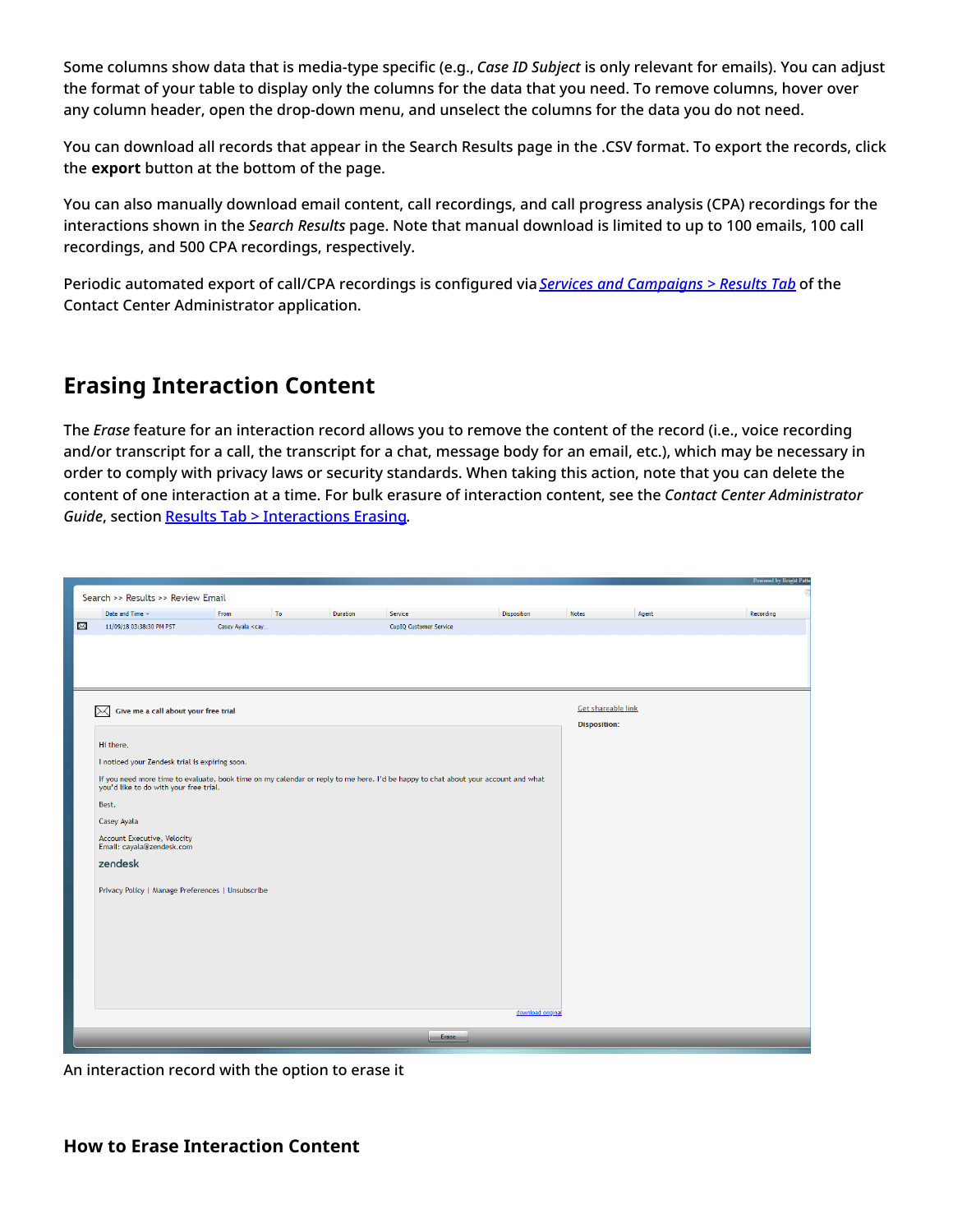To erase content of a single interaction, take the following steps:

- 1. Configure the desired criteria for your records search and find the desired interaction record.
- 2. Open the record for review by clicking it's content item.
- 3. At the bottom of the record, select the**Erase** button; this will pop the *Erase interaction* window

| <b>Erase interaction</b>                         |  |
|--------------------------------------------------|--|
| Items to erase                                   |  |
| ☑ Email message                                  |  |
| <b>Reason</b>                                    |  |
| Credit card information included in interaction. |  |
|                                                  |  |
|                                                  |  |
|                                                  |  |
|                                                  |  |
|                                                  |  |
|                                                  |  |
|                                                  |  |
|                                                  |  |
|                                                  |  |
| Cancel<br>Erase                                  |  |

- 4. Select **Items to erase**, which displays the type of content you wish to erase (e.g., a voice recording, a transcript, or both)
- 5. Fill in the mandatory **Reason** field; this allows you to provide a reason the content was erased.
- 6. Select the **Erase** button and you will see a new prompt, warning you that erasing the interaction is permanent.

| Erase interaction                                                                                 |  |
|---------------------------------------------------------------------------------------------------|--|
| The requested operation will irrevocably destroy the message body of the selected interaction(s). |  |
| Cancel<br>Erase                                                                                   |  |

7. Select the **Erase** button again and the interaction will be permanently erased. Note that for email interactions, the *Erase* function erases content of one email message at a time. For other media types (voice, chat), the content of the entire interaction will be erased at once, regardless of the number of interaction segments.

Note that in the interaction window, if you select the segment that was erased, a message will display the time, date, user, and reason the interaction was erased.